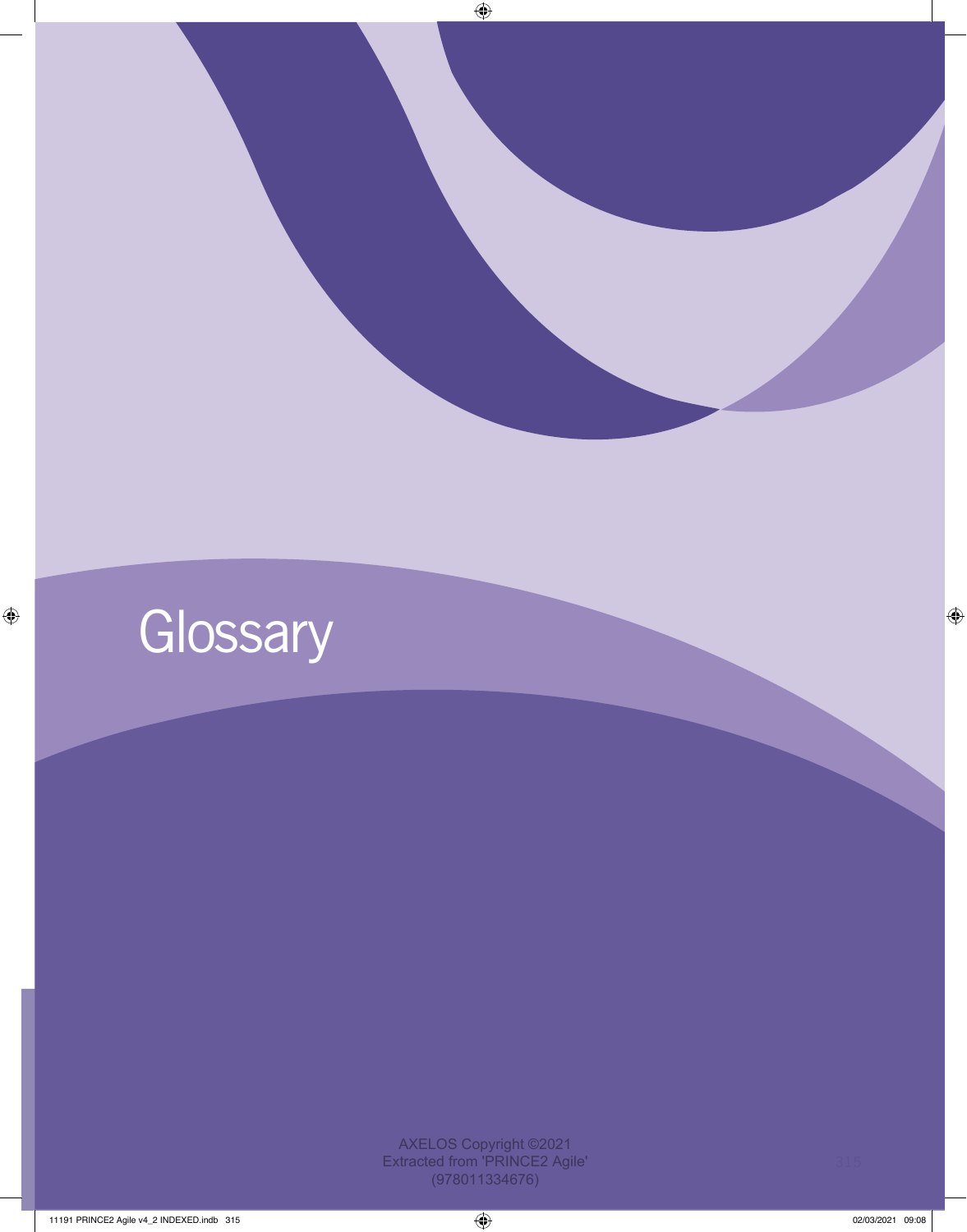## acceptance criteria

A prioritized list of criteria that the project product must meet before the customer will accept it (i.e. measurable definitions of the attributes required for the set of products to be acceptable to key stakeholders) (PRINCE2 definition).

Acceptance criteria are commonly used in agile for assessing whether a user story has been completed.

#### agile behaviours

Those behaviours that are seen as typifying working in an agile way (e.g. being collaborative, self-organizing, customer-focused, empowered, trusting not blaming).

#### agile plans

Agile plans may show features (or sets of features) in their order and dependencies, and are likely to have been created collaboratively by those who will carry out the planned work. Agile plans tend to be informal or low-tech at the delivery-team level and this can be highly effective even though they may be no more than to-do lists or backlogs. Product-based planning can still be used at all levels of the project (including product delivery).

## Agilometer

The Agilometer is a tool that assesses the level of risk associated with using agile in combination with PRINCE2. This allows PRINCE2 to be tailored in such a way that best mitigates the level of risk. The Agilometer should evolve to suit the needs of each organization.

## backlog

A list of new features for a product. The list may be made up of user stories which are structured in a way that describes who wants the feature and why. It is also a generic term that can be defined in terms of releases, sprints and products.

## backlog item

An entry in a backlog. This may be in the form of a user story or task and may be held in many forms such as in a spreadsheet or displayed on a whiteboard.

#### baseline

Reference levels against which an entity is monitored and controlled.

#### benefit

The measurable improvement resulting from an outcome perceived as an advantage by one or more stakeholders, and which contributes towards one or more organizational objective(s).

### benefits management approach

An approach that defines the benefits management actions and benefits reviews that will be put in place to ensure that the project's outcomes are achieved and to confirm that the project's benefits are realized.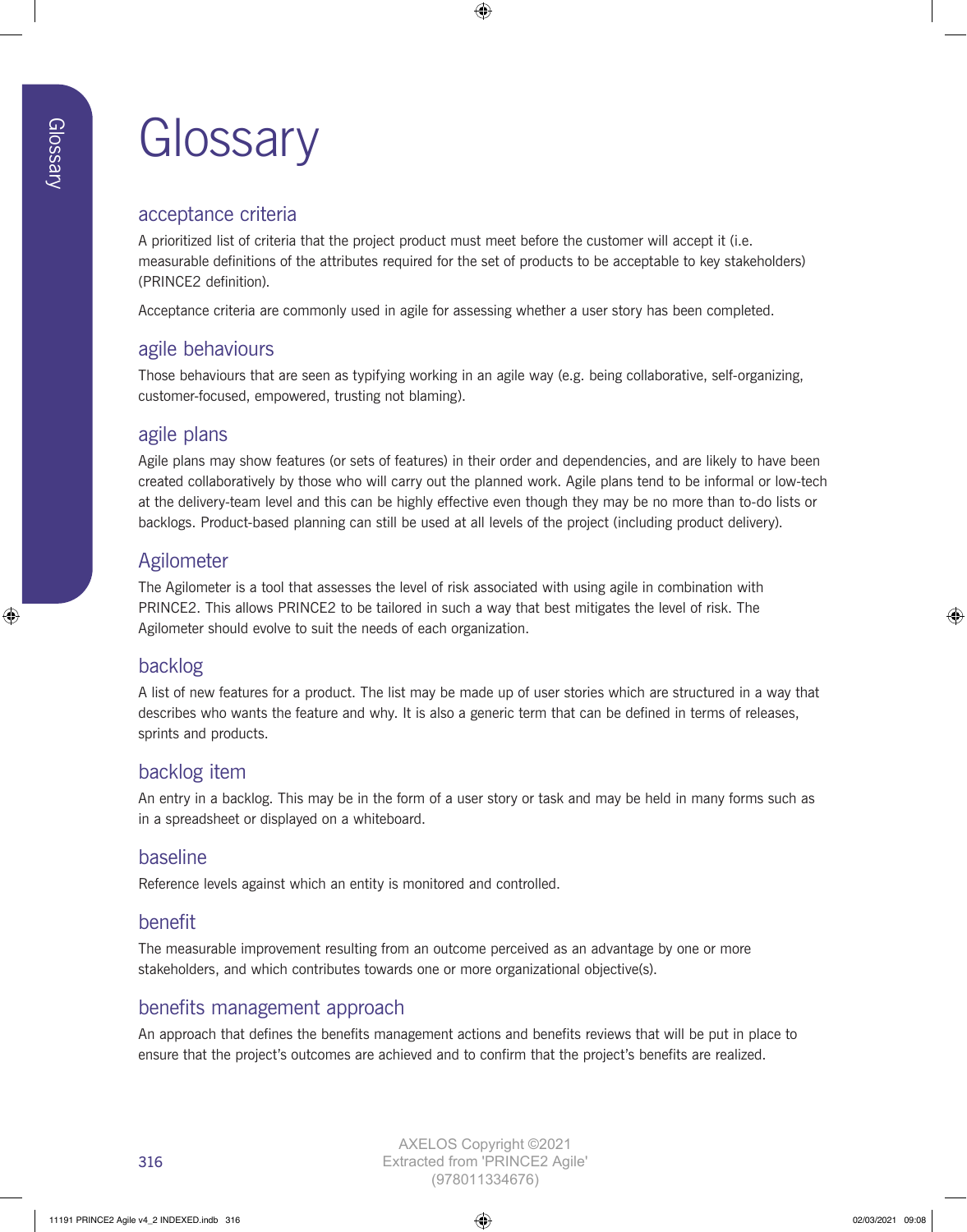## brainstorming

A technique that helps a team to generate ideas. Ideas are not reviewed during the brainstorming session, but at a later stage. Brainstorming is often used by problem management to identify possible causes.

#### burn chart

A technique for showing progress (e.g. such as with a timebox), where work that is completed and work still to do are shown with one or more lines that are updated regularly or daily.

#### burn-down chart

A burn-down chart is a run chart of outstanding work. *See also* burn chart.

#### burn-up chart

A burn-up chart is a run chart of completed work. *See also* burn chart.

#### business ambassador

A role in DSDM that is the pivotal role (but not the only role) in understanding the business view of a project. Sometimes known as a requirements engineer or business analyst.

#### business case

The justification for an organizational activity (project) which typically contains timescales, costs, benefits and risks, and against which continuing viability is tested.

#### change authority

A person or group to which the project board may delegate responsibility for the consideration of requests for change or off-specifications. The change authority may be given a change budget and can approve changes within that budget.

#### change control approach

A description of how and by whom the project's products will be controlled and protected.

#### checkpoint report

A progress report of the information gathered at a checkpoint, which is given by a team to the project manager and which provides reporting data as defined in the work package.

#### class of service

Broadly defined category for different types of work. The classes influence selection decisions because different classes of service are typically associated with qualitatively different risk profiles, especially with regard to schedule risk and the cost of delay. Four generic classes of service are widely recognized: 'standard', 'fixed date', 'expedite' and 'intangible'.

#### communication management approach

A description of the means and frequency of communication between the project and its stakeholders.

#### configuration item

An entity that is subject to configuration management. The entity may be a component of a product, a product or a set of products in a release.

> AXELOS Copyright ©2021 Extracted from 'PRINCE2 Agile' (978011334676)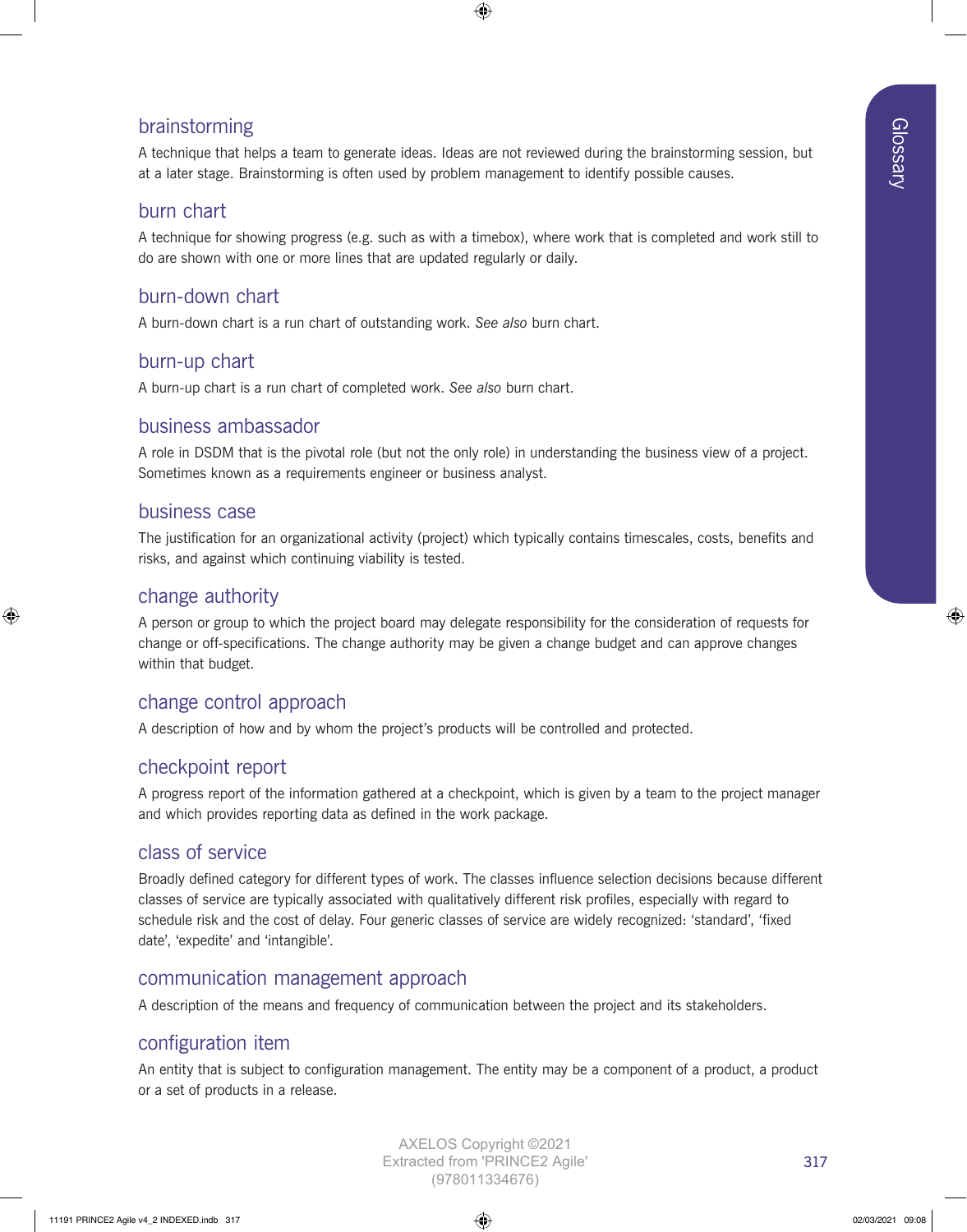#### configuration item record

A record that describes the status, version and variant of a configuration item, and any details of important relationships between them. *See also* configuration item.

#### configuration management

Technical and administrative activities concerned with the controlled change of a product.

#### constraints

The restrictions or limitations by which a project is bound.

#### contingency

Something that is held in reserve, typically to handle time and cost variances, or risks. PRINCE2 does not advocate the use of contingency because estimating variances is managed by setting tolerances, and risks are managed through appropriate risk responses (including the fallback response that is contingent on the risk occurring).

#### customer subject matter expert

The role assigned to the delivery team, to act as a representative of all customer stakeholders, with a responsibility for ensuring that the project product (and its components) is understood and is correct at the detailed level. Also referred to as customer SME.

#### definition of 'done'

A set of criteria that is used to determine if a piece of work or a collection of work items is completed. Something is either 'done' or it is 'not done'.

#### definition of 'ready'

A set of criteria that is used to determine if a piece of work is ready to be started.

#### demo

Short for 'demonstration', this is an event where a product or interim product, in whatever state of readiness, is shown to a person or group (e.g. to a customer) in order to get feedback and show progress. The product being 'demoed' could be static (e.g. a paper design) or dynamic (e.g. a working prototype).

#### **DevOps**

A collaborative approach between development and operations aimed at creating a product or service where the two types of work and even the teams merge as much as possible.

#### discovery (phase)

*See* sprint zero.

#### disruptive

A widely used term that has more than one definition but in general terms refers to situations where there are high degrees of uncertainty (e.g. with product innovation) and the product being developed will significantly disrupt (intentionally or accidentally) the existing environment or marketplace (e.g. 3D printing).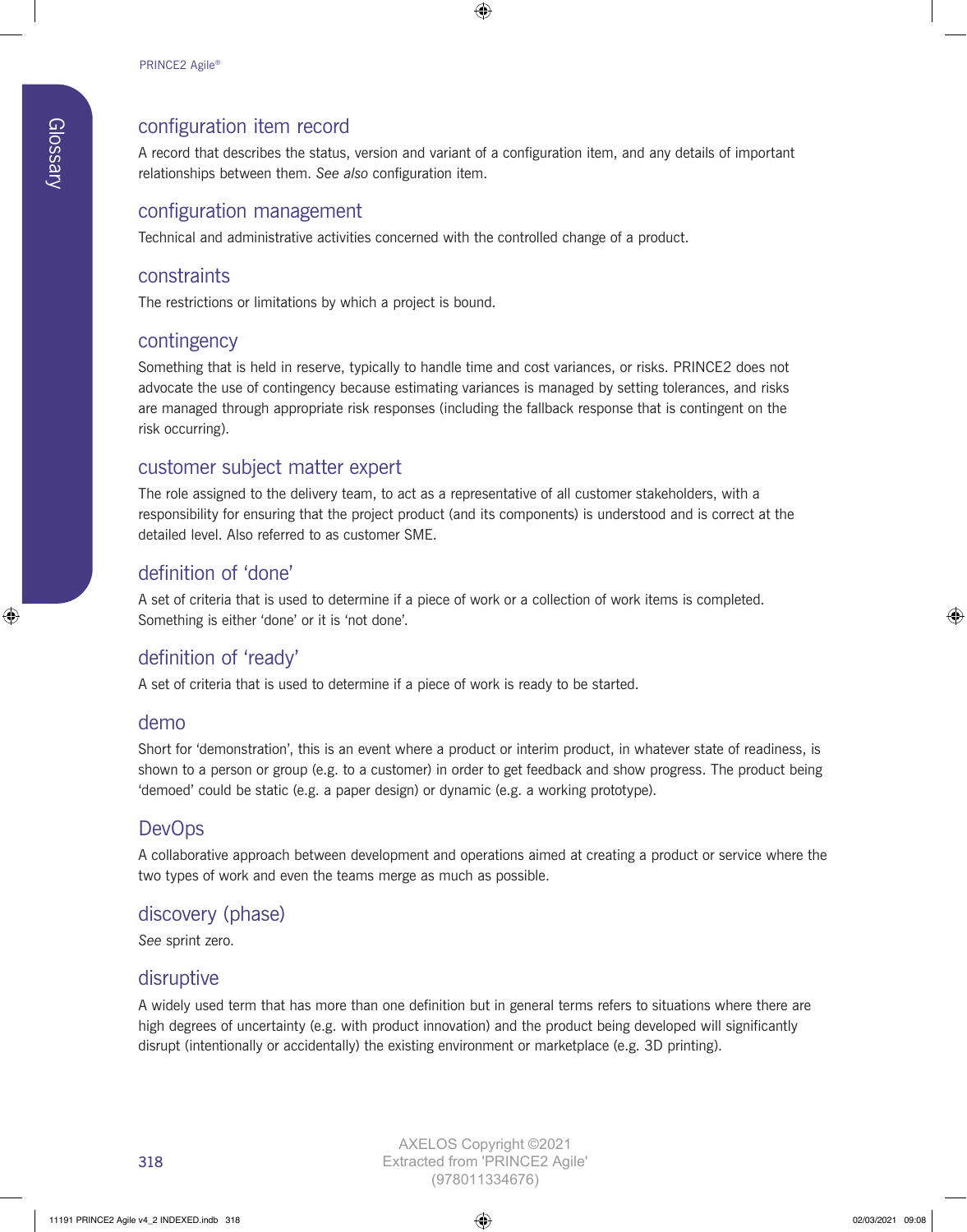## Dynamic Systems Development Method (DSDM)

An agile project delivery framework developed and owned by the DSDM consortium.

#### early adopter

A term given to a customer who is one of the first to buy or use a product. They typically may like innovative products and therefore may expect to pay more for them although these products may not be to a level of quality that later customers will receive. This type of customer is very useful for early feedback on the product.

#### emergent

A concept in agile that refers to creating solutions and making decisions in a way that gradually converges on an accurate solution and does not involve a lot of upfront work. The opposite would be to spend time and try to predict how things will happen. An example would be 'emergent architecture' whereby work could be done in advance to decide how the product will be built, or work could be started on the product and then the best architecture would emerge as the product develops.

#### empirical/empiricism

Evidence-based decision-making instead of reasoning or intuition.

#### epic

A high-level definition of a requirement that has not been sufficiently refined or understood yet. Eventually, an epic will be refined and broken down into several user stories or requirements.

#### exception

A situation where it can be forecast that there will be a deviation beyond the tolerance levels agreed between the project manager and the project board (or between the project board and corporate, programme management or the customer).

#### executive

The individual with overall responsibility for ensuring that a project meets its objectives and delivers the projected benefits. This individual should ensure that the project maintains its business focus, that it has clear authority, and that the work, including risks, is actively managed. The executive is the chair of the project board. He or she represents the customer and is responsible for the business case.

#### experiment

An investigation into something that is carried out in a series of specific steps (which may involve research) in order to prove or disprove a theory or idea. This can be used to validate an idea or to try to improve something such as the way a team is working.

#### feature

A generic term that is widely used to describe something a product does, or the way in which a product does something. A feature can be at any level of detail (e.g. it is waterproof, it makes a tone when switched off) and can be related to a specific requirement, user story or epic. Another similar term is 'function'.

#### flow-based

This avoids the use of partitioning work into timeboxes and manages work by using a queue. Work is then continually pulled into the system (which may itself be a high-level timebox) and moves through various work states until it is done.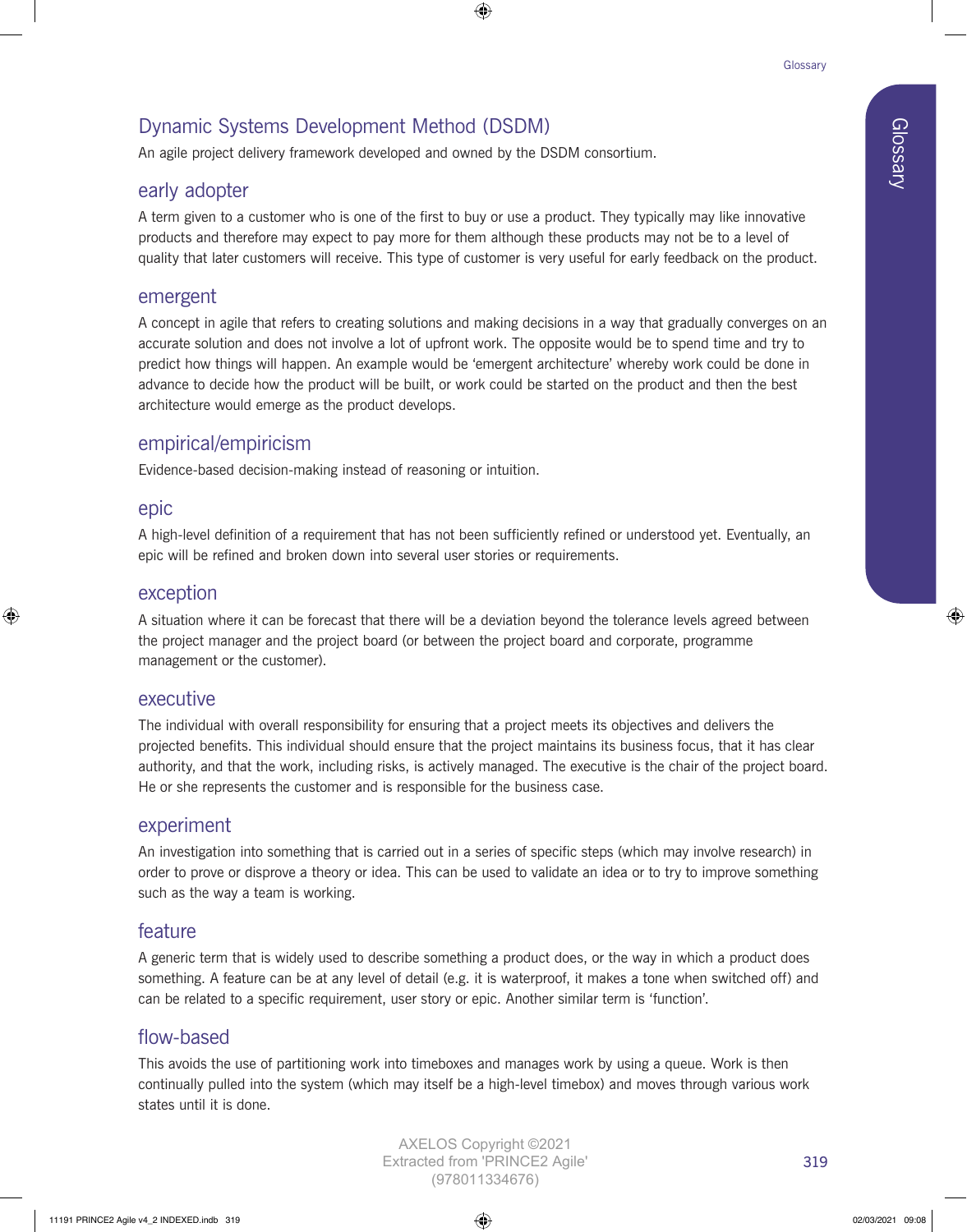## Gantt chart

A commonly used technique for planning work activities against time in the form of horizontal lines or bars showing when the activities start and end. This can then be used to schedule dependencies between the activities. It is more applicable in the context of project management than agile delivery.

#### gap analysis

An activity that compares two sets of data and identifies the differences. Gap analysis is commonly used to compare a set of requirements with actual delivery.

## Glad! Sad! Mad!

This is a feedback technique that can be used by a team in a retrospective. Each team member writes one or more sticky notes and puts them into the appropriate column. This lets everyone else know what made them 'glad' during the last timebox, what made them 'sad' and what even made them 'mad'.

## highlight report

A time-driven report from the project manager to the project board on management stage progress.

#### information radiator

A general term used to describe the use of walls or boards containing information that can be readily accessed by people working on the project. It can contain any information, although it would typically show such things as work to do and how work is progressing.

#### issue

A relevant event that has happened, was not planned, and requires management action. It can be any concern, query, request for change, suggestion or off-specification raised during a project. Project issues can be about anything to do with the project.

#### Kaizen

A Japanese philosophy that literally means 'good change' but is widely understood to refer to continual improvement. It involves everyone contributing on a regular basis to make many small beneficial changes that build up over time to improve the efficiency of the way a team or organization works.

#### Kanban

A way to improve flow and provoke system improvement through visualization and controlling work in progress. Written in kanji (Chinese characters), it means 'sign' or 'large visual board'. Written in hiragana (Japanese characters) it means 'signal cards' (singular or plural). In technical presentations of the mechanics of Kanban systems it usually means the latter. Used informally, it refers to the use of Kanban systems (visual or otherwise) and the Kanban method.

## Kanban board

A tool used in Kanban to visually display the work in the system (or timebox). It is usually made up of a series of columns and possibly rows where work items move from left to right as they move through various states in order to be completed.

## Kanban method

An evolutionary approach to change described by David J. Anderson in *Six Core Practices and Four Foundational Principles*.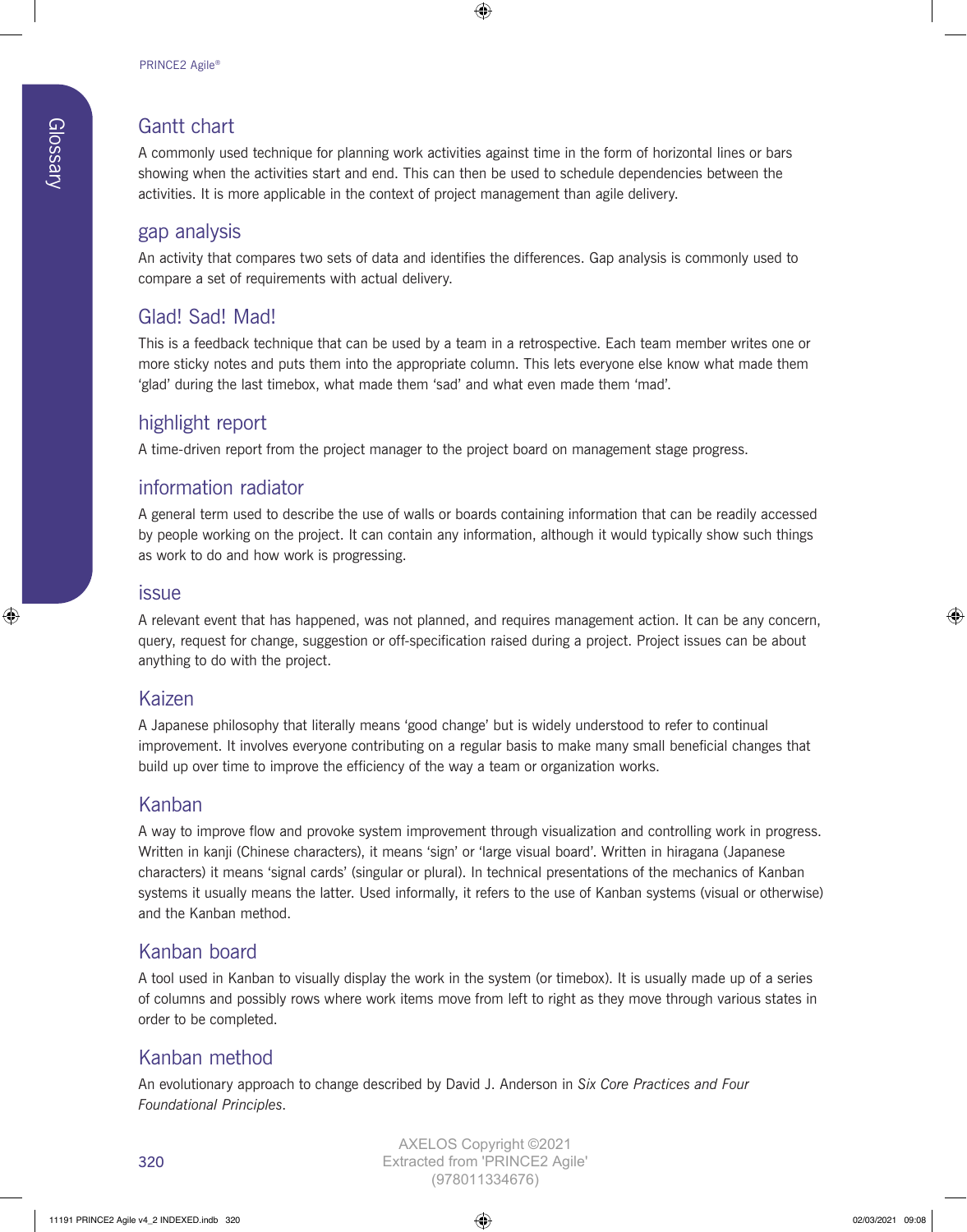## Kanban system

A 'pull system' implemented by limiting the number of Kanban (cards) in circulation.

## Kano

A model, developed by Professor Noriaki Kano, which is used to help understand customer preferences. The Kano model considers attributes of a product or service grouped into areas such as basic factors, excitement factors and performance factors.

## lead time/cycle time

These two terms are interpreted differently by many in the Kanban community (some see them as representing different things) but in simple terms they refer to how long a work item takes to go through the system or timebox. So although they are often interpreted differently, they are, in effect, the same thing.

#### Lean

An approach that focuses on improving processes by maximizing value through eliminating waste (such as wasted time and wasted effort).

## Lean Startup

Originally an approach to creating and managing start-up companies, but now applied to any business, to help them deliver products to customers quickly.

#### lessons report

A report that documents any lessons that can be usefully applied to other projects. The purpose of the report is to provoke action so that the positive lessons from a project become embedded in the organization's way of working and the organization is able to avoid the negative lessons on future projects.

## level of quality

The overall quality level of a product as defined by the project product description (customer's quality expectations and acceptance criteria).

## Little's Law

 $L = \lambda W$ . In simple terms, it is the average number of items in a system. L is equal to the average arrival rate,  $λ$ , multiplied by the average time an item spends in the system, W (assuming that this is over a long enough period of time and the system is stable).

#### manage by exception

A technique by which variances from plan that exceed a pre-set control limit are escalated for action (e.g. where spends exceed budget by 10 per cent).

#### minimum viable product (MVP)

In a PRINCE2 Agile context the term MVP broadly aligns with the Lean Startup view that it is a 'version of the final product which allows the maximum amount of validated learning with the least effort'. This should not be confused with the viability of the project as a whole. Typically, an MVP would be delivered as early as possible during the project.

It is important to note that an MVP is about learning and may not go into operational use; it may be in the form of a simple experiment or prototype.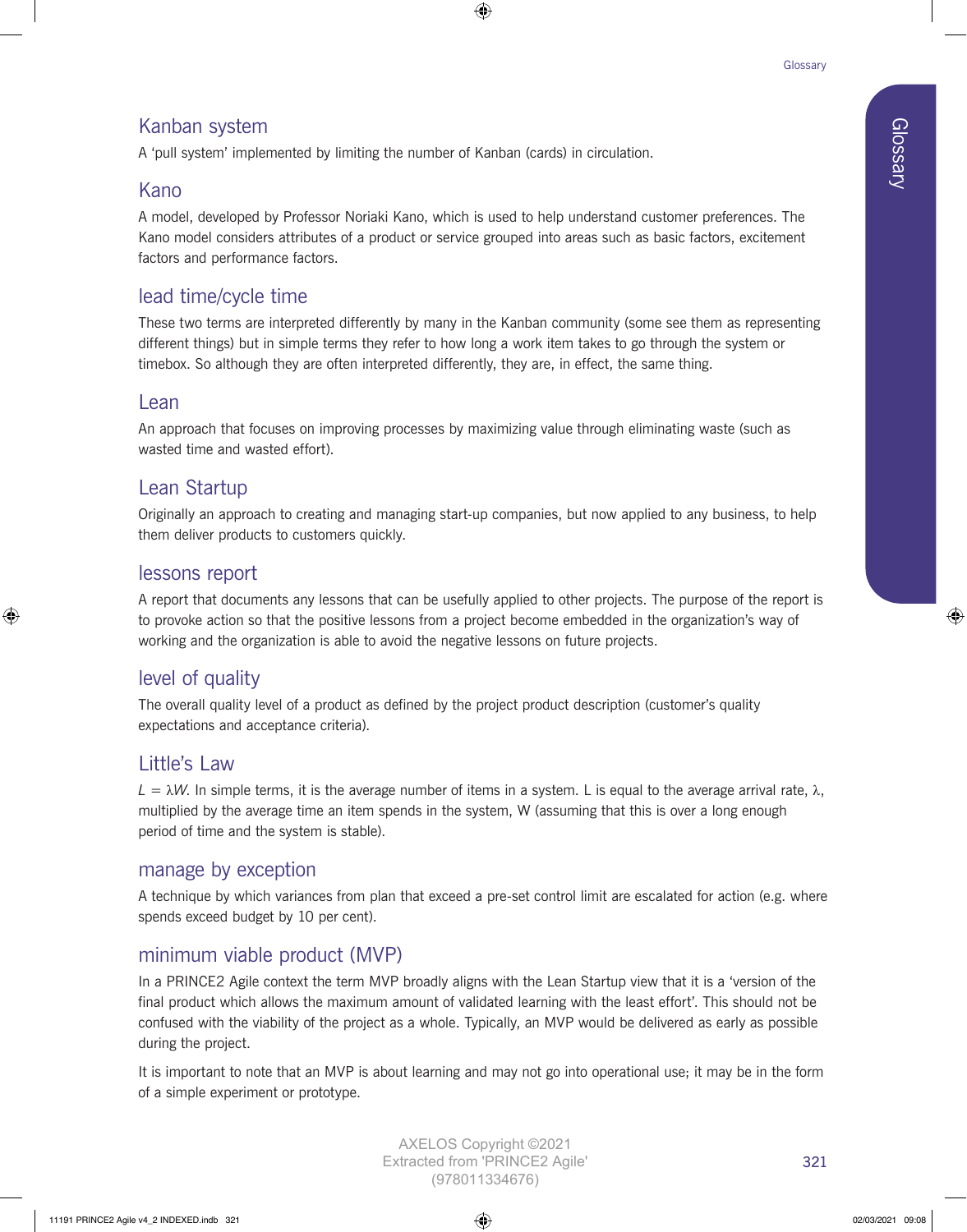## MoSCoW

This technique is used to categorize items such as requirements or tasks into one of the four following levels of how they relate to a deadline:

- Must have
- Should have
- **Could have**
- Won't have for now.

## Plan-Do-Check-Act (PDCA)

A four-stage cycle for process management, attributed to W. Edwards Deming. Plan-Do-Check-Act is also called the Deming Cycle. Plan: design or revise processes that support the IT services; Do: implement the plan and manage the processes; Check: measure the processes and IT services, compare with objectives and produce reports; Act: plan and implement changes to improve the processes.

#### planning horizon

The period of time for which it is possible to plan accurately.

#### product description

A description of a product's purpose, composition, derivation and quality criteria. It is produced at planning time, as soon as possible after the need for the product is identified.

#### product owner

The role assigned to managing the product backlog in order to get the most value from it by ordering and prioritizing it.

#### product roadmap

A diagram or document that shows the intended development path for a product. This would typically be a long-range plan that may cover several months if not years. It exists outside a project context but could be used to trigger project work.

#### product-based planning

An approach for developing a comprehensive plan based on the creation and delivery of required outputs. The approach considers prerequisite products, quality requirements and the dependencies between products.

#### programme

A temporary, flexible organization structure created to coordinate, direct and oversee the implementation of a set of related projects and activities in order to deliver outcomes and benefits related to the organization's strategic objectives. A programme is likely to have a life that spans several years.

#### project

A temporary organization that is created for the purpose of delivering one or more business products according to an agreed business case.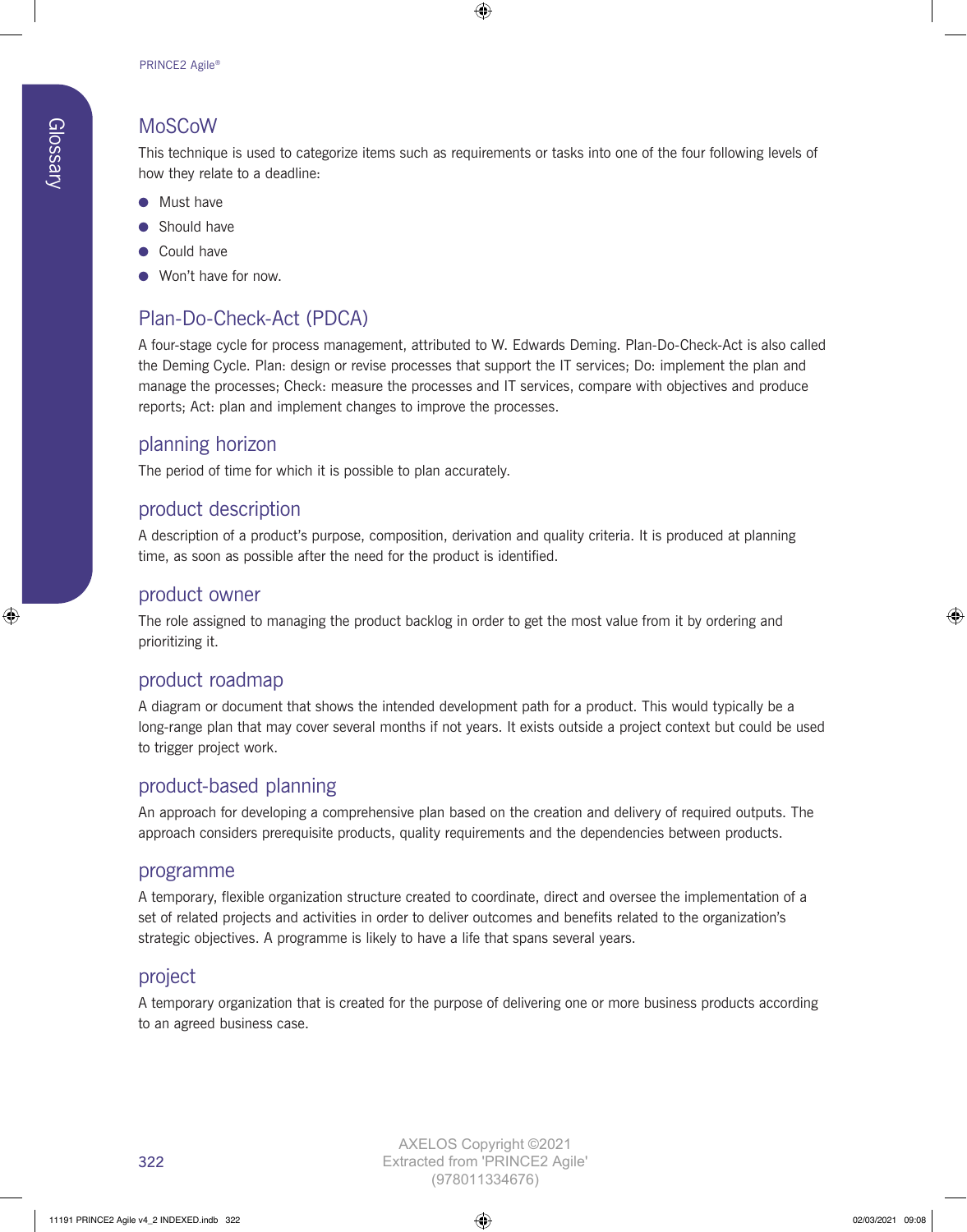#### project assurance

The project board's responsibilities to assure itself that the project is being conducted correctly. The project board members each have a specific area of focus for project assurance, namely business assurance for the executive, user assurance for the senior user(s), and supplier assurance for the senior supplier(s).

## project brief

A statement that describes the purpose, cost, time and performance requirements, and constraints for a project. It is created before the project begins, during the starting up a project process, and is used during the initiating a project process to create the PID and its components. It is superseded by the PID and not maintained.

## project initiation documentation (PID)

A logical set of documents that brings together the key information needed to start the project on a sound basis and that conveys the information to all concerned with the project.

## project kick-off

Usually, a single event where visioning activities may take place and the team comes together for the first time. The event can be run as one or more workshops and requires preparation to ensure that time is used as effectively as possible. *See also* visioning.

#### project management

The planning, delegating, monitoring and control of all aspects of the project, and the motivation of those involved, to achieve the project objectives within the expected performance targets for time, cost, quality, scope, benefits and risks.

#### project manager

The person given the authority and responsibility to manage the project on a day-to-day basis to deliver the required products within the constraints agreed with the project board.

## project plan

A high-level plan showing the major products of the project, when they will be delivered and at what cost. An initial project plan is presented as part of the PID. This is revised as information on actual progress appears. It is a major control document for the project board to measure actual progress against expectations.

## project product description

A special type of product description used to gain agreement from the user on the project's scope and requirements, to define the customer's quality expectations and the acceptance criteria for the project.

## project support

An administrative role in the project management team. Project support can be in the form of advice and help with project management tools, guidance, administrative services such as filing, and the collection of actual data.

#### prototype

Something created to help prove or disprove an idea, or to help to improve the general understanding of a situation (e.g. the customer's needs). It could be something that evolves into a real product or is thrown away.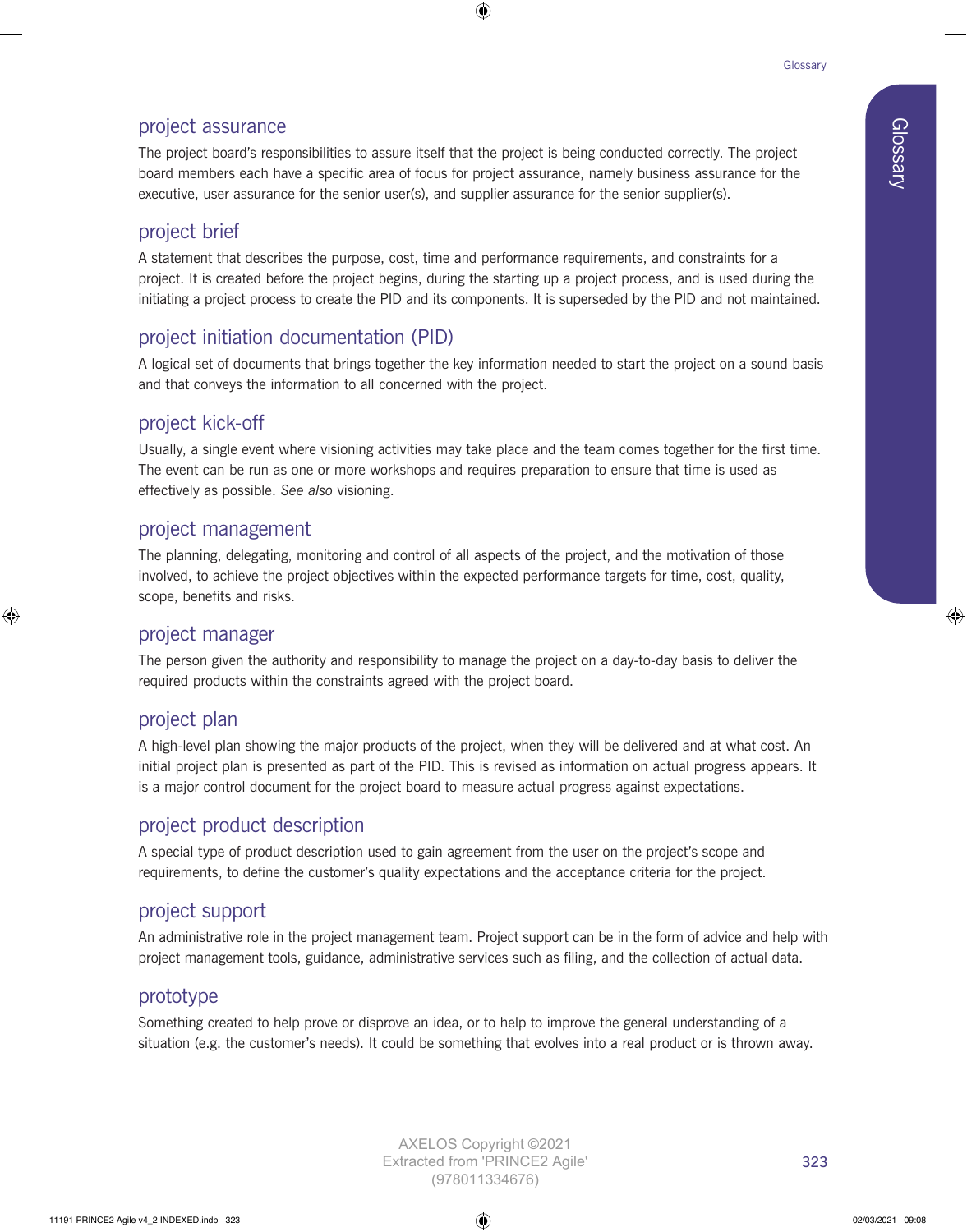#### pull system

A way of working in which work is started or 'pulled' from upstream, but only as capacity becomes available. Kanban systems are pull systems. The availability of capacity and the ability to pull work is indicated by the gap between current work in progress and the corresponding limit. *See also* push system.

#### push system

The act of placing work into a system or activity without due regard to its available capacity. *See also* pull system.

#### quality assurance

A planned and systematic process that provides confidence that outputs will match their defined quality criteria when tested under quality control. It is carried out independently of the project team.

#### quality criteria

A description of the quality specification that the product must meet, and the quality measurements that will be applied by those inspecting the finished product.

#### quality review technique

A technique with defined roles and a specific structure, designed to assess whether a product in the form of a document (or similar, such as a presentation) is complete, adheres to standards and meets the quality criteria agreed for it in the relevant product description. The participants are drawn from those with the necessary competence to evaluate its fitness for purpose.

#### quality tolerance

The tolerance identified for a product for a quality criterion defining an acceptable range of values. Quality tolerance is documented in the project product description (for the project-level quality tolerance) and in the product description for each product to be delivered.

## RACI

A model used to help define roles and responsibilities. RACI stands for 'responsible, accountable, consulted and informed'.

#### release

The set of products in a handover. The contents of a release are managed, tested and deployed as a single entity.

In PRINCE2 Agile, a release is typically a container for more than one low-level timebox (e.g. a sprint). This is not always the case as the act of releasing features into operational use may happen more regularly (e.g. after each sprint or several times during a sprint). The term 'deployment' is sometimes used in agile and has a similar meaning, although it is not used in PRINCE2 Agile.

#### requirement

A term to describe what a product does and/or how it will do it. A requirement can be written in the form of a user story if desired and will exist with other requirements in the form of a list.

#### retrospective

A regular event that looks at how the process of doing work can be improved. In keeping with the agile concept of 'inspect and adapt', these events help teams to continually improve their working practices, little by little, over time.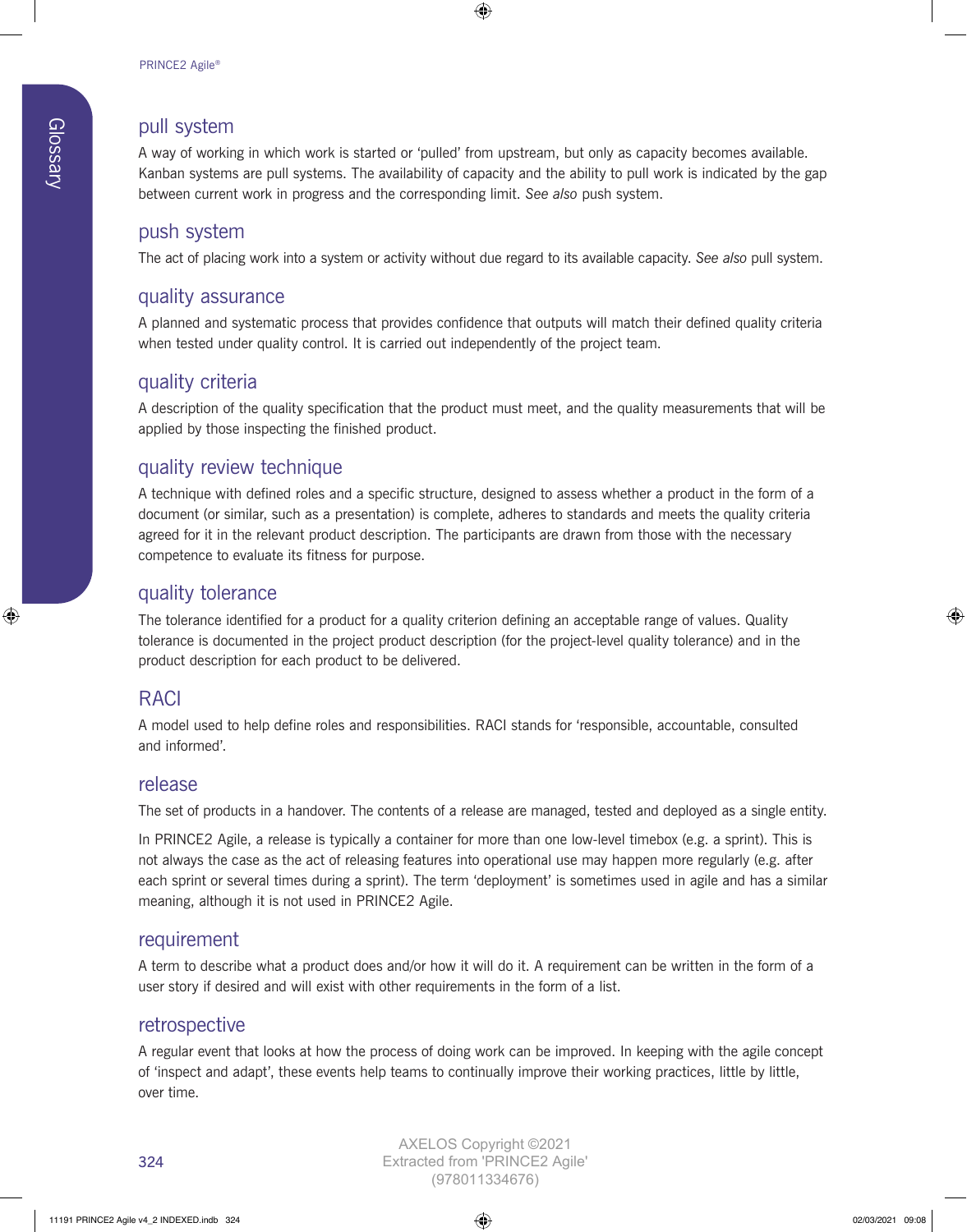#### risk

An uncertain event or set of events that, should it occur, will have an effect on the achievement of objectives. A risk is measured by a combination of the probability of a perceived threat or opportunity occurring, and the magnitude of its impact on objectives.

#### risk management approach

An approach describing the goals of applying risk management, as well as the procedure that will be adopted, roles and responsibilities, risk tolerances, the timing of risk management interventions, the tools and techniques that will be used, and the reporting requirements.

## risk register

A record of identified risks relating to an initiative, including their status and history.

## SAFe (Scaled Agile Framework)

Large-scale application of agile across an organization.

#### safe-to-fail

A safe-to-fail experiment is one that is designed to have only limited impact on the system or the plan in the event of failure.

#### Scrum

An iterative, timeboxed approach to product delivery that is described as 'a lightweight framework that helps people, teams and organizations generate value through adaptive solutions for complex problems' (*The Scrum Guide* by Ken Schwaber and Jeff Sutherland, updated November 2020).

#### Scrum master

The Scrum master is accountable for establishing Scrum as defined in *The Scrum Guide*. They do this by helping everyone understand Scrum theory and practice, both within the Scrum team and the organization.

#### Scrumban

The application of Kanban or the Kanban method in the context of an existing implementation of Scrum.

#### senior user

The project board role accountable for ensuring that user needs are specified correctly and that the solution meets those needs.

#### sensitivity analysis

A technique for testing the robustness of a calculation or model by assessing the impact of varying the input, to reflect the risk that the calculation or model might not be accurate.

#### spike (or spiking)

A temporary piece of work used to understand more about a given situation. It may take the form of a prototype or some research and is often used to reduce uncertainty from a technical or customer viewpoint. Experiments are similar.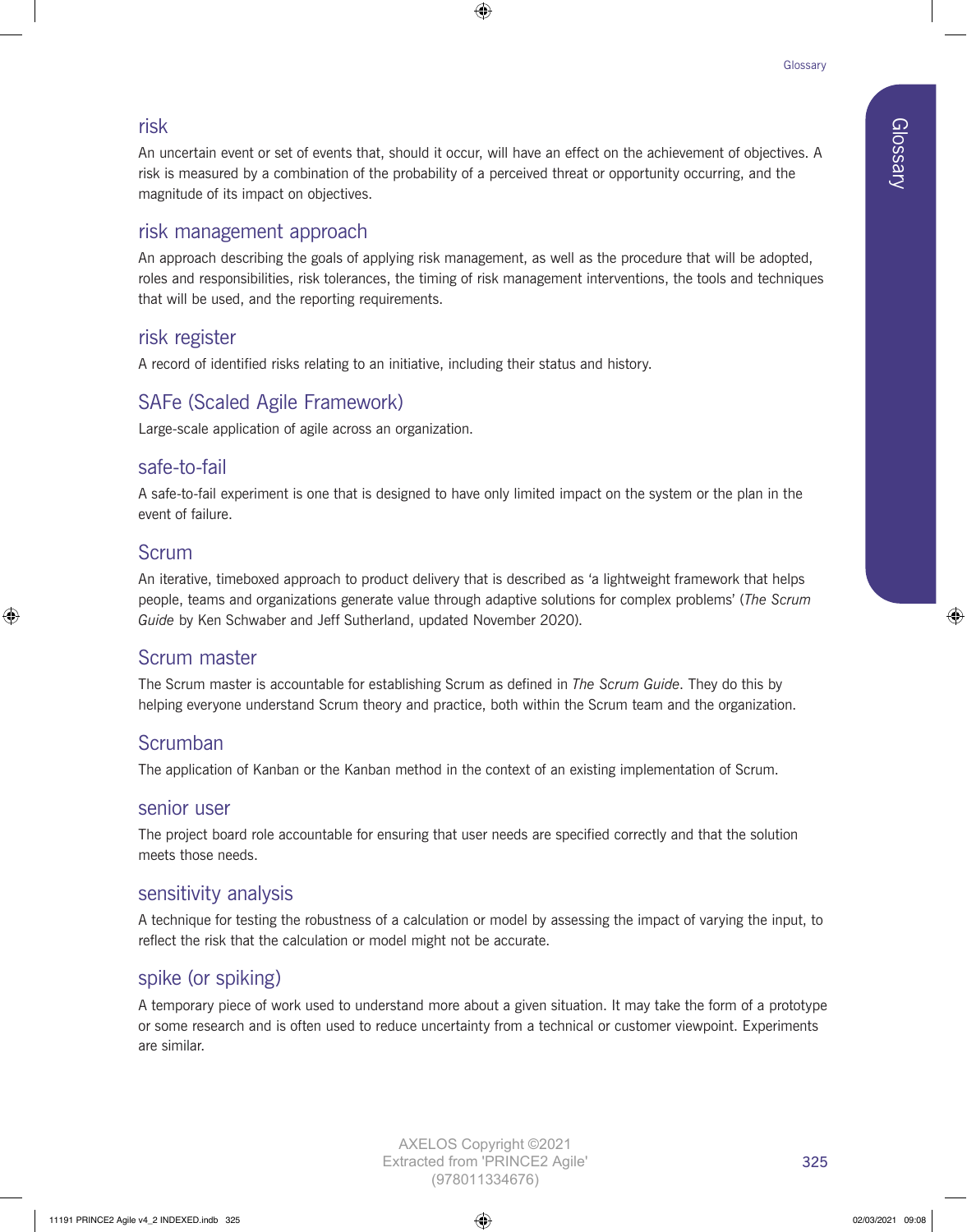#### sprint

A fixed timeframe (typically of 2–4 weeks) for creating selected features from the backlog.

#### sprint zero

A specific sprint at the beginning of a piece of work in order to address many upfront activities (e.g. forming a team, visioning, defining the architecture). Also referred to as iteration zero or (the) discovery (phase).

#### stage (management stage)

A section of the project that a project manager is managing on behalf of the project board at any one time, at the end of which the project board will wish to review progress to date, the state of the project plan, the business case and risks and the next stage plan, in order to decide whether to continue with the project (PRINCE2).

In agile terms, it is in effect a high-level timebox and will usually contain one or more lower-level timeboxes such as releases or sprints.

The concept of a PRINCE2 stage does not have an exact equivalent commonly used in agile.

#### stage plan

A detailed plan used as the basis for project management control throughout a management stage.

#### stand-up meeting

A short meeting to assess progress. Typically lasting 15 minutes or less, they involve describing work that has been done, work still to be done and any problems being encountered.

#### supplier subject matter expert

The role assigned to the delivery team to provide the appropriate technical skills to build and initially qualitycheck the project product (and its components). Also referred to as the supplier SME.

#### SWOT analysis

Acronym for 'strengths, weaknesses, opportunities and threats'. A technique to determine favourable and unfavourable factors in relation to business change or current state.

#### team dynamics

The interpersonal interactions between the individuals on a team. This relates to the culture and attitudes of the people in the team and needs to be managed carefully as it can be a very positive and powerful force when it is working well, but it can be destructive when it breaks down.

#### team manager

The person responsible for the production of products allocated by the project manager (as defined in a work package) to an appropriate quality, timescale and at a cost acceptable to the project board. This role reports to, and takes direction from, the project manager. If a team manager is not assigned, the project manager undertakes the responsibilities of the team manager role.

#### test-driven

The concept of writing tests or quality checks before building the product or sub-product as opposed to after.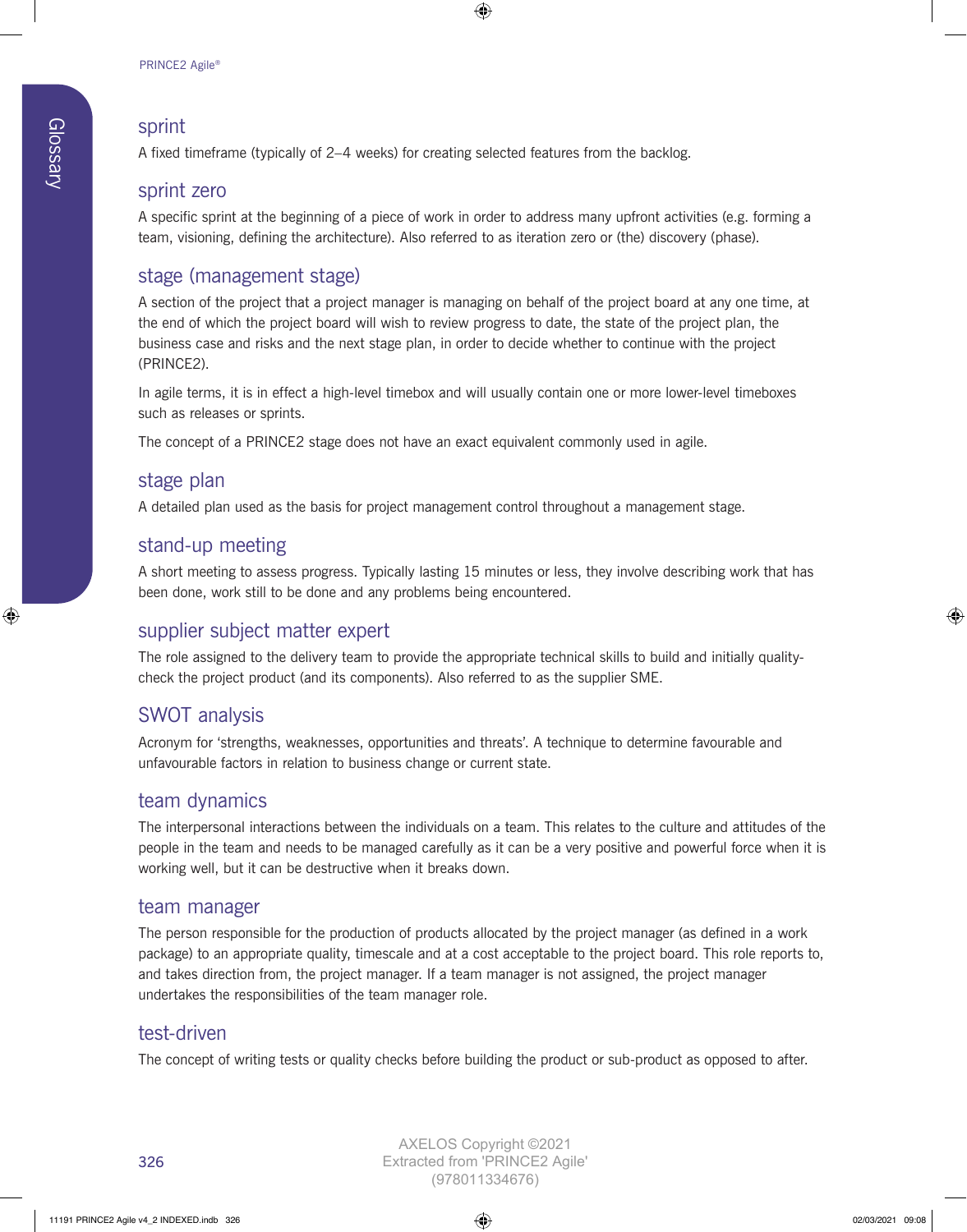### timebox

A finite period of time when work is carried out to achieve a goal or meet an objective. The deadline should not be moved, as the method of managing a timebox is to prioritize the work inside it. At a low level a timebox will last a matter of days or weeks (e.g. a sprint). Higher-level timeboxes act as aggregated timeboxes and contain lower-level timeboxes (e.g. stages).

#### tolerance

The permissible deviation above and below a plan's target for time and cost without escalating the deviation to the next level of management. There may also be tolerance levels for quality, scope, benefits and risk. Tolerance is applied at project, management stage and team levels.

## trading (or swapping)

The act of handling change by replacing one or more requirements (or features or user stories) with others of a similar size in terms of effort.

#### transparency

A fundamental agile behaviour which involves making as many things visible as possible in order to help the way people work. This can involve displaying progress on a wall or the frequent delivery of products. Importantly, transparency also covers areas such as openness and honesty.

#### user story

A tool used to write a requirement in the form of who, what and why.

#### validated learning

The idea of learning through the use of experiments carried out in a scientific way (i.e. using a series of carefully designed steps and measures to prove whether the experiment has been successful).

#### value

The benefits delivered in proportion to the resources put into acquiring them.

#### velocity

A description of the rate of progress a team is making. For example, if a team is completing 20 user stories per week then this is their velocity and it can be used to empirically forecast their future rate of progress (assuming that the conditions remain the same).

#### vision

The statement of a desired future state.

#### visioning

An exercise or phase that aims to understand the overarching goal of something (e.g. a project). It would try to answer questions such as: Why is this work taking place? Who is it for? What might it look like? *See also* project kick-off.

## waterfall method

A development approach that is linear and sequential, with distinct goals for each phase of development. After a phase of development has been completed, the development proceeds to the next phase and earlier phases are not revisited (hence the analogy that water flowing down a mountain cannot go back).

> AXELOS Copyright ©2021 Extracted from 'PRINCE2 Agile' (978011334676)